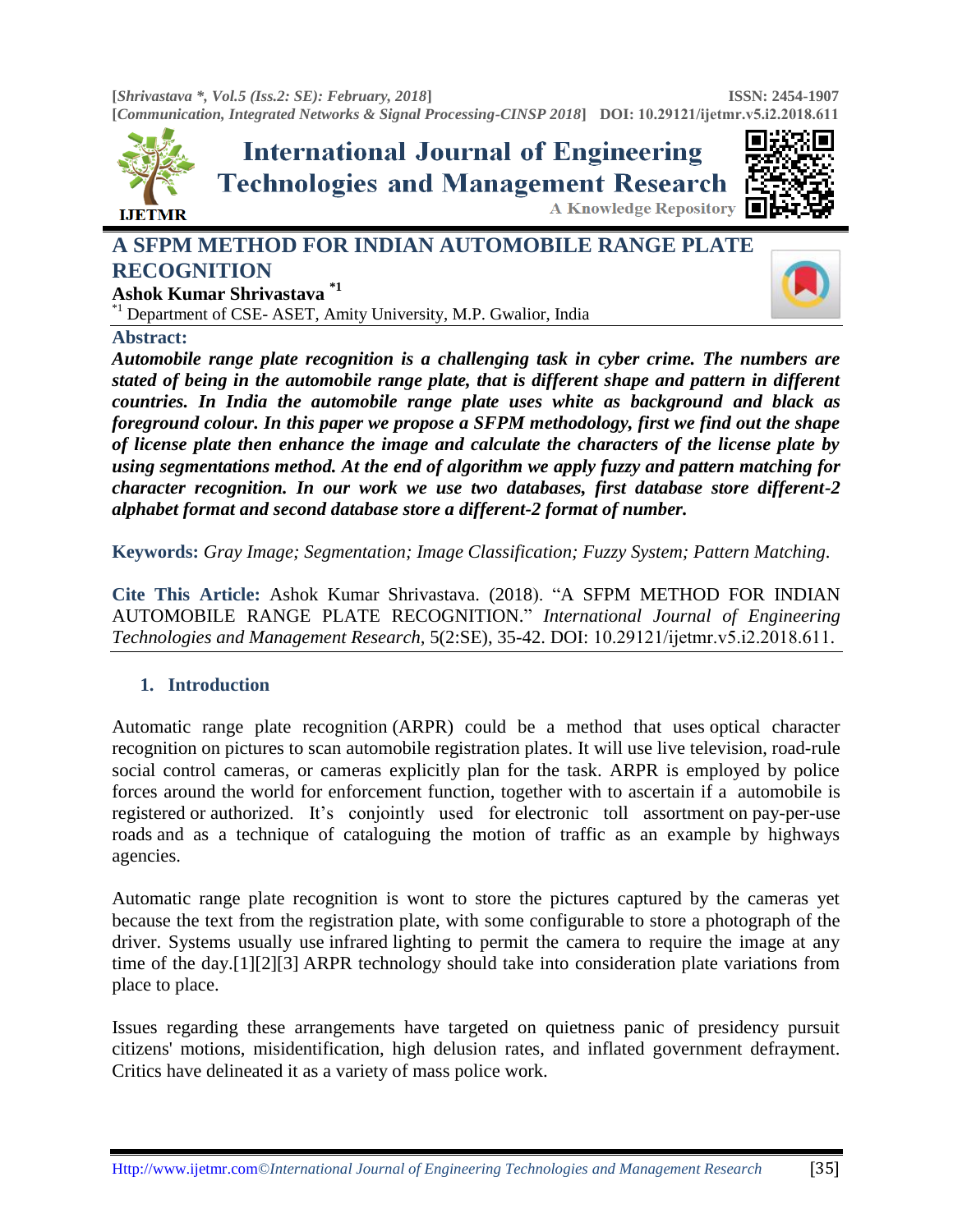**[***Shrivastava \*, Vol.5 (Iss.2: SE): February, 2018***] ISSN: 2454-1907 [Communication, Integrated Networks & Signal Processing-CINSP 2018]** 

Today crime is a big problem and vehicles play an important role of any type of crime in India. We know that day to day simultaneously vehicles and vehicles related problem are increasing very fastly. Problems are such that theft, kidnapping, murder, vehicle theft, vehicle hit & run etc. sometimes you spot a suspicious vehicle on the street or on private property such as junk yard or parking lot and may have to wait several days for information concerning it. Leave it parked where you found it but put an identifying mark on it. So numbers of vehicles are played a key clue for criminal detection in all most cases.

A license number (RTO Registration No.) recognition system has provided much to yield the good results in identification and recognition of checking vehicles status at any place. The number plate recognition system of any type of vehicle consists of three important part: first it is called license plate location, second is called license plate segmentation and third character recognition.

The identification and recognition of any type of vehicle license plate stage to effective in the accuracy of an SFPM system. The input of the SFPM organisation is any type of automobile picture, and the result image is a portion of the picture incorporates the license plate [2]. We know that the license plate can exist anyplace in the image of vehicle. In West Bengal, a state of India, the traffic management system developing on each successive day [3]. In India most of the number plate consist white background with black foreground colour for personal automobile and for the commercial automobile used yellow as background and black as foreground colour. The number plate having two character for representing "state code" followed by two digit numeral followed by single letter after those four succeeding digits as shows in the below figure1[1, 2, 3].

# **2. Background**

There square measure varied of technique for the range plate detection and recognition system. For real time exercise, the necessary task is that the machine time of the rule. However, there's continually a trade-off between machine time and performance rate. A stronger performance rate can usually want more machine time [1].



Figure 1: Sample of automobile range plate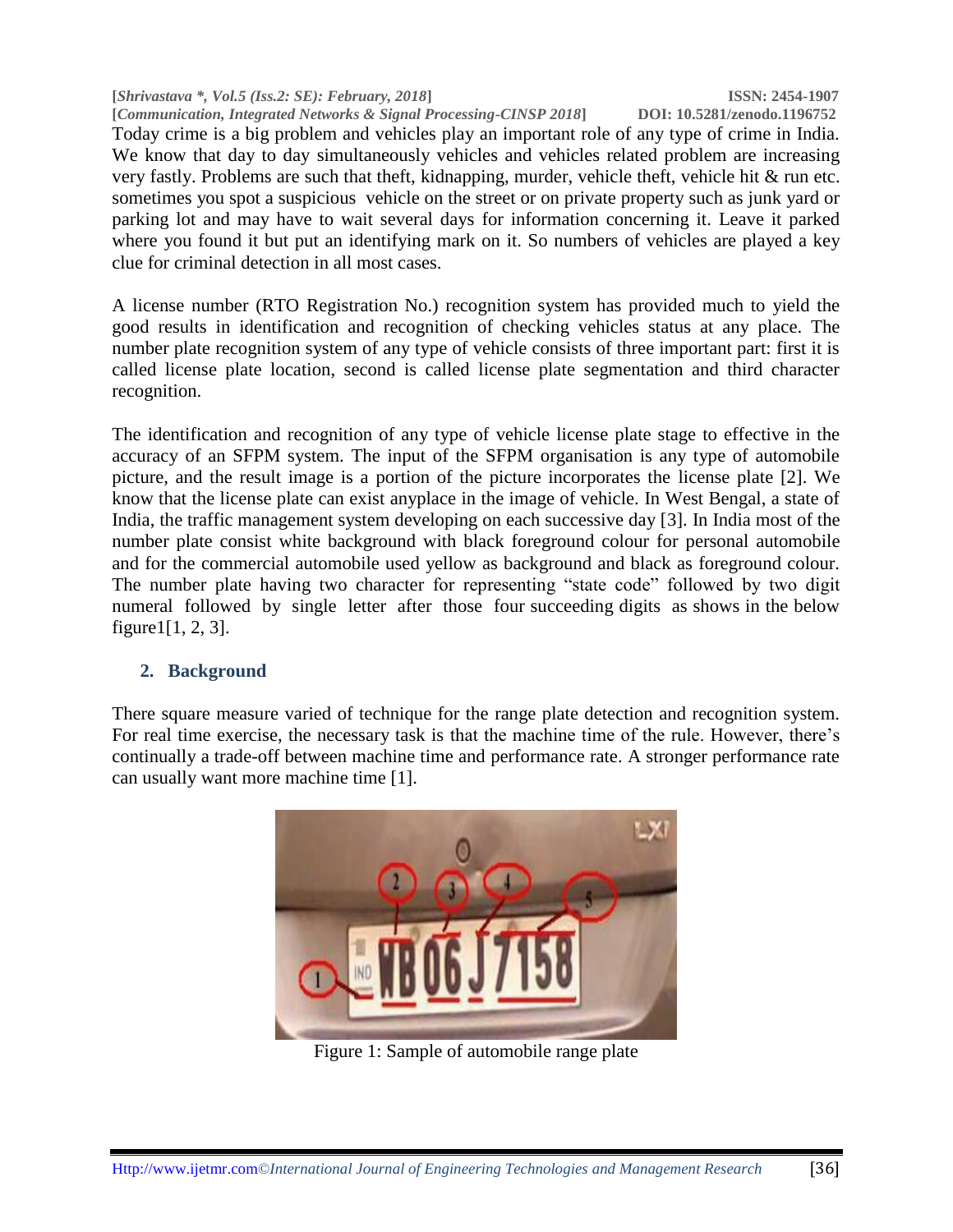**[***Shrivastava \*, Vol.5 (Iss.2: SE): February, 2018***] ISSN: 2454-1907 [***Communication, Integrated Networks & Signal Processing-CINSP 2018***] DOI: 10.5281/zenodo.1196752**



Figure 2: (a) Single row automobile range plate (b) Double row automobile range plate

For range plate detection or localization, techniques supported edge data point and mathematical morphology provides a awfully sensible outcome as reported in Bai and Liu (2004) work. They use vertical edge data, calculate the sting density of the picture and followed by morphology ways like dilation to extract the area of interest. This method works well because of the actual fact that range plate continually encompasses a high density of vertical edge. To boot, this technique is appropriate to be enforced once the camera is fastened to urge best photograph to the automobile [3]. A photograph is taken into account sensible once it's taken underneath intense lighting condition, right angle and also the automobile range plate and its character is showing high distinction to every alternate. However, this rule is tough to be employed during a complicated background since it"s influences to unwanted edge up background which can puzzled the system.

Color based mostly method square measure planned by Dai et. al. (2001) and Paolo et. al.(1995). This method executes well once the lighting state is constant however period application sometimes has varied lighting illumination. Moreover, the planned technique is country such as a result of every country can have totally different code for vehicle range plate [4].

In Oz and Ercal (2005) analysis, connected component analysis (CCA) technique is employed to discover the range plate region. CCA is helpful for easier the detection task. It labels binary picture into many element supported their property. The criterion to see whether or not pixels square measure connected relies on 4-adjacency or 8-adjacency of pixels property. CCA works along side spatial mensuration and filtering provides an honest end in range plate detection. Spatial mensuration refers to mensuration of spatial features of linked part like space, orientation, ratio et al. Filtering works to remove distinct or undesired elements. The rest of element square measure the potential candidate of automobile range plate.

Besides, a straightforward horizontal examine of the picture by yearning for the majority of continuation brightness changes is that the technique employed in Kong et. al. (2005).A range plate continually has important number of brightness changes due the transition from the character to background and contrariwise. This technique needs the automobile range plate to be parallel to the picture's horizontal level for achieving best detection rate. Partial row scanning is associate updated technique to avoid wasting the machine power and time. It scans solely in Nrow distance rather than all of the image's rows.

There are some image transformation techniques have been enforced in range plate detection. Hough remodel enforced by Duanet. al. (2005) provides an honest result. However, it's reported that this technique utilize high machine power and so it"s not appropriate to be enforced in real time. Gabor filter is enforced by Kahramanet. al.(2003). Gabor filter could be a sensible tool to research texture in unlimited range of directions and scales however it's time overwhelming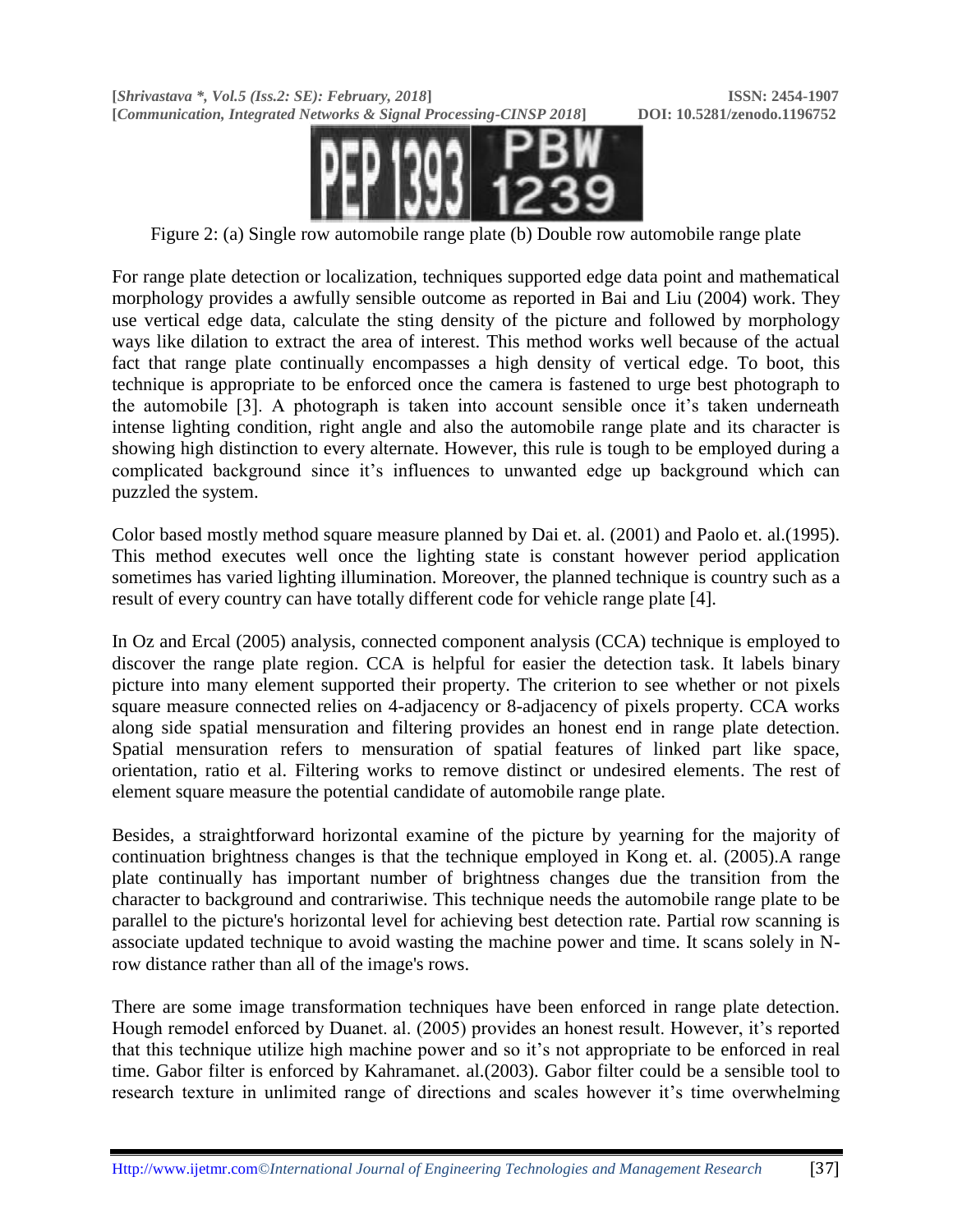**[***Shrivastava \*, Vol.5 (Iss.2: SE): February, 2018***] ISSN: 2454-1907 [***Communication, Integrated Networks & Signal Processing-CINSP 2018***] DOI: 10.5281/zenodo.1196752** technique. Wavelets remodel that is enforced by Hsiehet. al. (2005) is found to be slow too though it provides an honest result.

start  $\rightarrow$  input image->apply AdaBoost Method  $\rightarrow$  (1)

 $(1)$  if detected  $\rightarrow$  analysis on ROI $\rightarrow$  again apply(CCA method, segmentation method, recognition method) $\rightarrow$ (2)

 $(2) \rightarrow$  Recognition is done(end).

Figure 3: Basic of CNPR system

# **3. Materials and Methods**

The recognition procedure of the SFPM algorithm is very accurate and effective. In this work we used two database, the first database is stored all possible format of alphabet like A, a, a, a, a, a, a, a, a, a, a, a, a etc. and second database stored  $0, 0, 0, 0,$  etc.

In SFPM algorithm, first of all it is applied segmentation method on enhance image and then extract the digits like m,p,0,7..etc. After that here we are done two successive method fuzzy and pattern matching.

SFPM Algorithm:-

Algorithm:-

Input- vehicle input image Output- recognized the vehicle image

Note:-

Here we used two databases.

Dalt= database of alphabets Dalt=( Dalt1, Dalt2, Dalt3,…….. Dalt27)

Dnum= database of numbers Dnum=( Dnum0, Dnum1, Dnum2…… Dnum9)

Step1 – The captured the image by CCTV camera or other sources. Step2- read the image and selected number plate of vehicle and it is storing in variable for further process. V1=Imread function('vehicle\_image')

V\_fi=crop\_function(V1)

Step3- Apply segmentation for extract and save the digit of the vehicle number plate.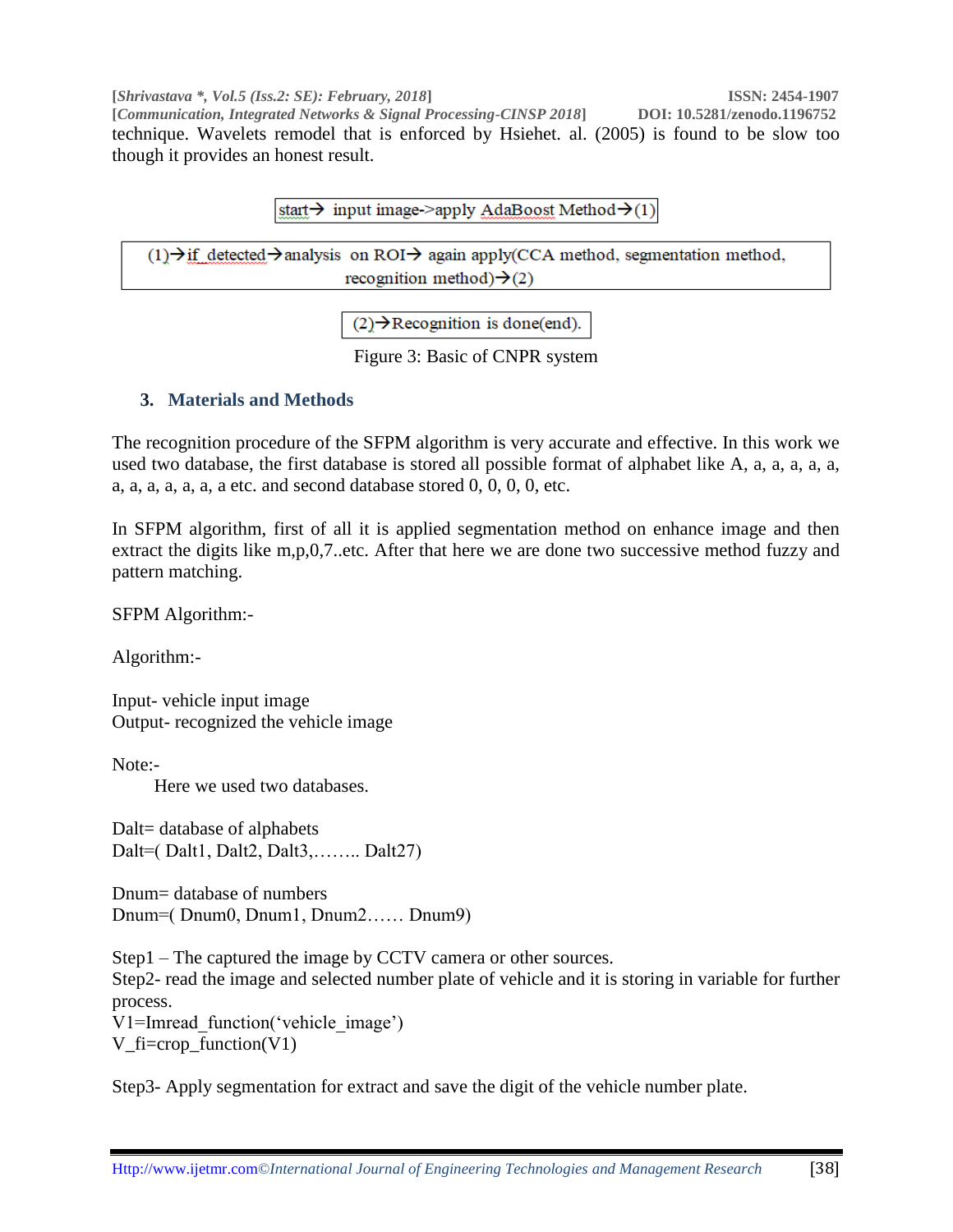**[***Shrivastava \*, Vol.5 (Iss.2: SE): February, 2018***] ISSN: 2454-1907 [***Communication, Integrated Networks & Signal Processing-CINSP 2018***] DOI: 10.5281/zenodo.1196752** Seg\_digt(a, b, c, d, e, f, g, h, I, j) =Morphi\_function(Vi\_fi)

Step4- All digits are separated in two form alphabet and number.

Gp1= group of alphabet Gp2= group of number

Note- for example MP07CA1077

First  $group = (M P C A)$ Second\_group= (0 7 1 0 7 7)

Step5- The groups compared with corresponding database by using fuzzy and PM.

| Fuzzy-set alpt= (Fuzzy a, Fuzzy b, Fuzzy c, Fuzzy z)        |
|-------------------------------------------------------------|
| Fuzzy-set num= (Fuzzy 0, Fuzzy 1, Fuzzy 2,  Fuzzy 9)        |
| Where                                                       |
| Fuzzy $a=(a1, a2, a3, \ldots, \ldots, \ldots, \ldots, a30)$ |
|                                                             |
|                                                             |
|                                                             |
|                                                             |
|                                                             |
|                                                             |
|                                                             |
|                                                             |
|                                                             |
|                                                             |
|                                                             |
|                                                             |
| Recognize_1=Compare_function(Gp1, Fuzzy-set_alpt)           |
| Recognize_2=Compare_function(Gp2, Fuzzy-set_num)            |
| Recognition(template)=(Recognize_1, Recognize_2)            |
|                                                             |

Step6- at the end we are achieved the result as recognition of the vehicle. The result either may be one vehicle number or probable of vehicle number.

The results section should provide details of all of the experiments that are required to support the conclusions of the paper. The section may be divided into subsections, each with a concise subheading.

It is advised that this section be written in past tense. It is a good idea to rely on charts, graphs, and tables to present the information. This way, the author is not tempted to discuss any conclusions derived from the study. The charts, graphs, and table should be clearly labeled and should include captions that outline the results without drawing any conclusions. A description of statistical tests as it relates to the results should be included.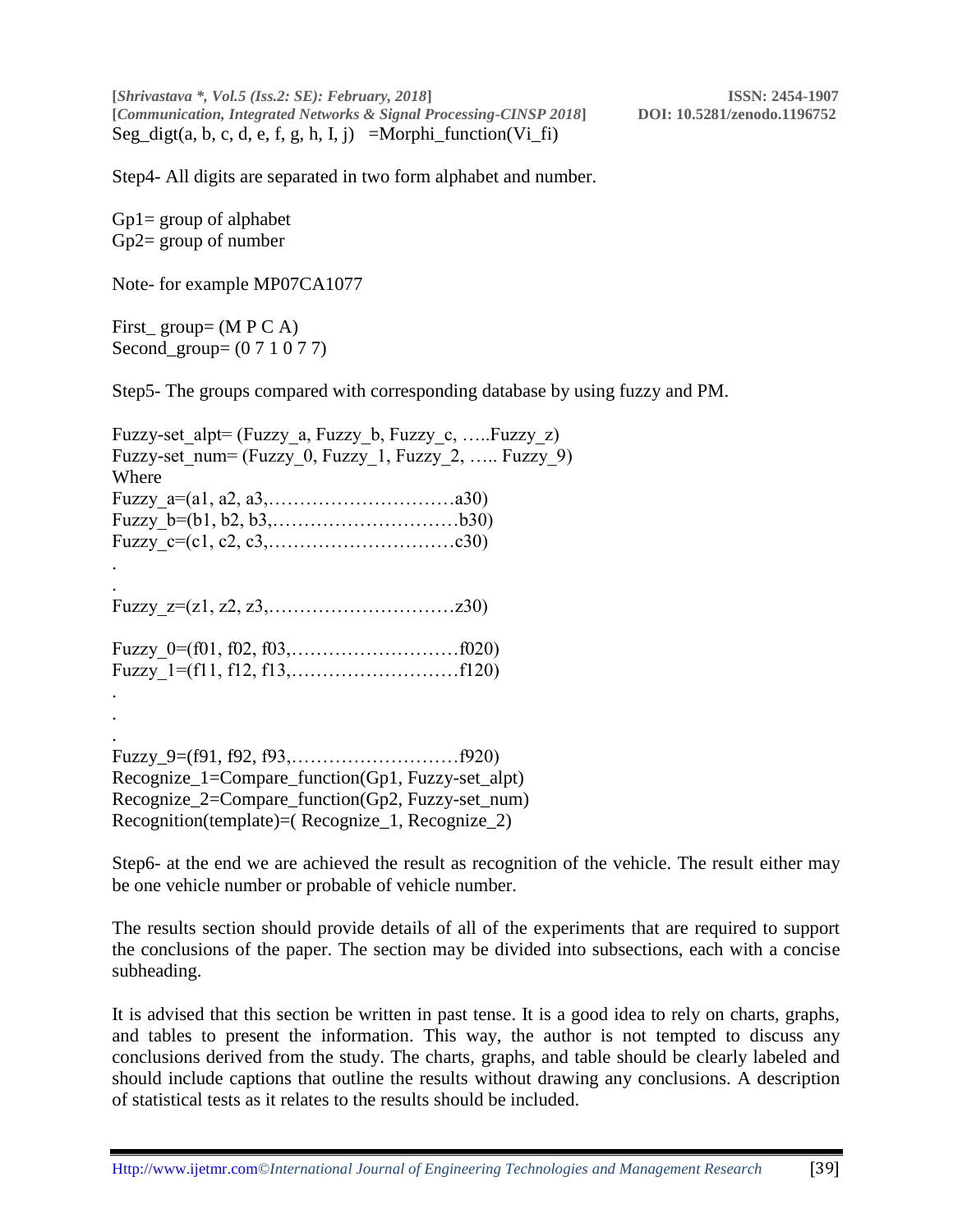**[***Shrivastava \*, Vol.5 (Iss.2: SE): February, 2018***] ISSN: 2454-1907 [***Communication, Integrated Networks & Signal Processing-CINSP 2018***] DOI: 10.5281/zenodo.1196752 4. Results and Discussions** 

Our work is implemented in matlab7.10 and these algorithms apply on 100 Indian vehicles. First we captured the image by CCTV camera and after apply SFPM algorithm for recognize the vehicle number.

So in SFPM algorithm we improve the image quality of crop image of number plate. After that applying the segmentation method on the number plate image and at time we gathered the individual digit. All digits are separated in the group of number formats and group of alphabet formats. Finally both group are matched with two pre defined database by fuzzy and pattern recognition system.



Figure 4: A set of query for testing

Experiment on another original image

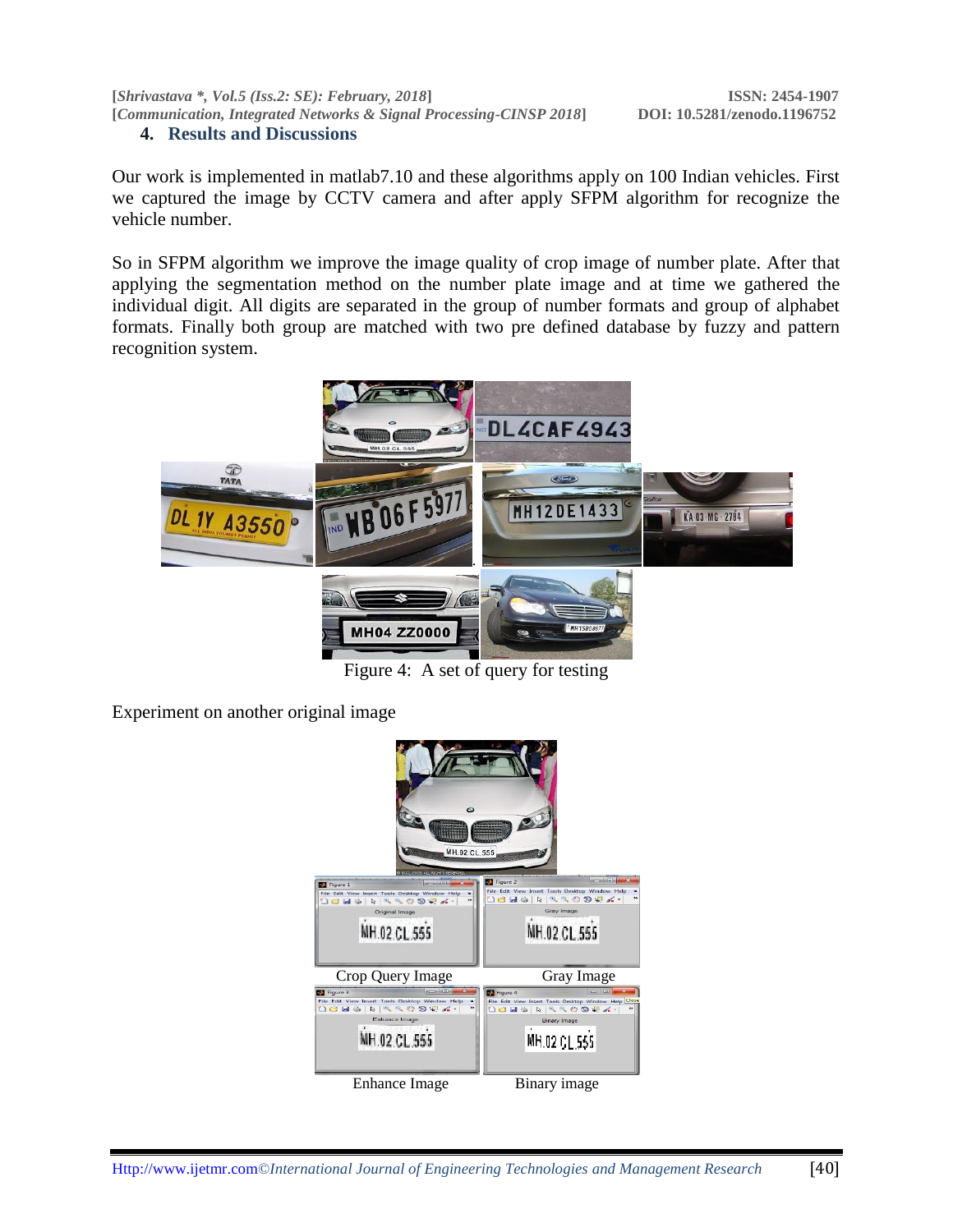**[***Shrivastava \*, Vol.5 (Iss.2: SE): February, 2018***] ISSN: 2454-1907 [***Communication, Integrated Networks & Signal Processing-CINSP 2018***] DOI: 10.5281/zenodo.1196752**